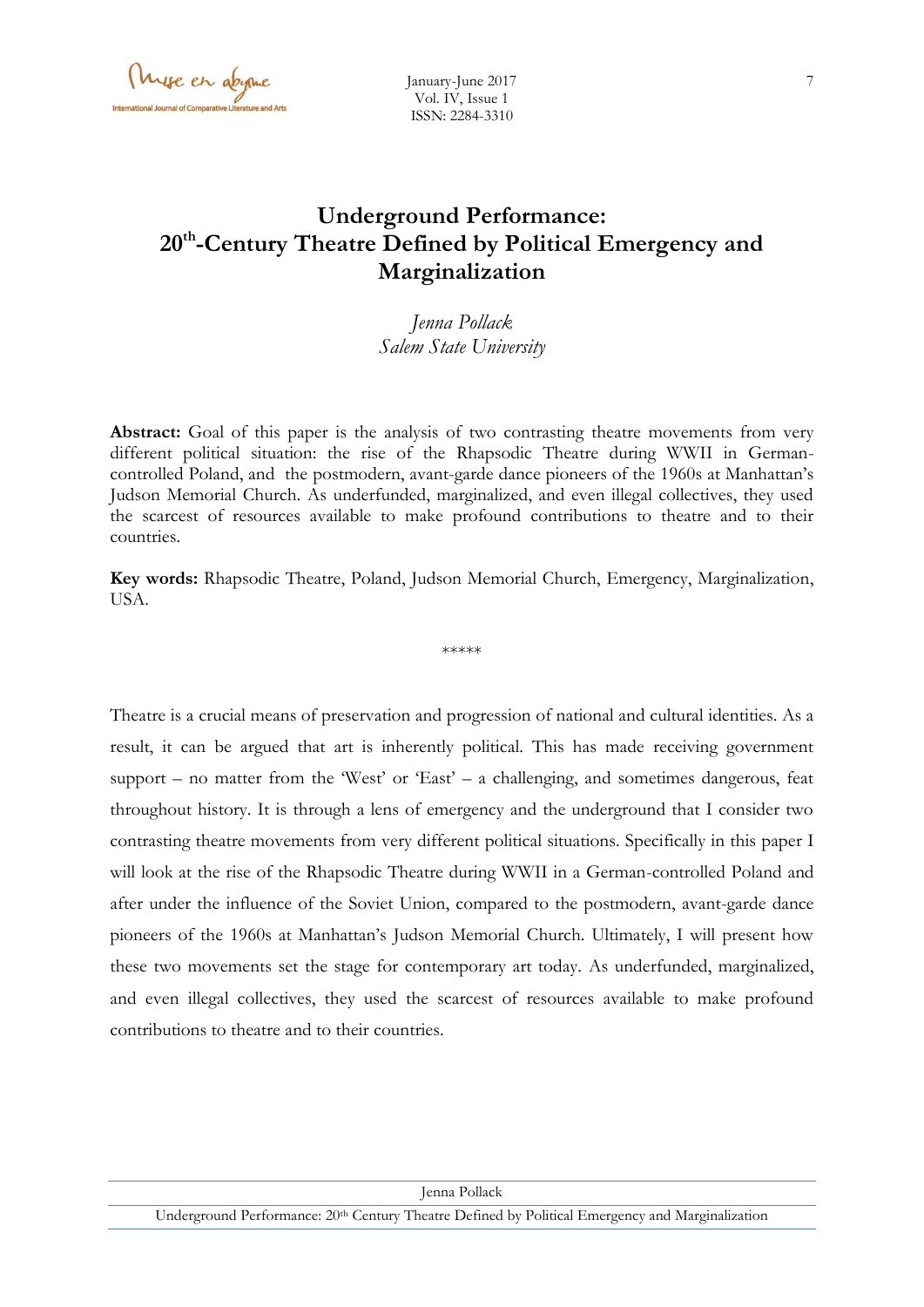#### **1. Emergency**

According to the Oxford Dictionary (henceforth *OED*), 'emergency' is defined as "a serious, unexpected, and often dangerous situation requiring immediate action". With reference to Poland, the nation entered an undeniable state of emergency when the Third Reich and the Soviet Union divided and conquered it in 1939. The 'immediate action' many citizens felt compelled to undertake was either undercut or prohibited by the totalitarian occupation. George Orwell famously said that the most effective way to destroy people is to deny and obliterate their own understanding of their history (Orwell 1949), and the regime did just that: cultural genocide began sweeping the country with widespread censorship, suppression, and persecution. Polish theatre, in particular, was explicitly prohibited:

The theater was treated and utilized by both the Nazis and the Soviets as an important tool for maintaining their grip on their populations; it served political rule, ideological indoctrination and the education of the masses, especially the youth, and generally speaking, was intended to form a new breed of perfect citizen: an obedient subject of the totalitarian state. From the political point of view, theater was for propaganda (Braun, 1997: 300).

This contrasted a very long history of a Polish value system "cultivating values of freedom, independence, individualism, multi-nationality, and tolerance" (1997: 301). Though I will touch on it later as a different contextual container, it should be noted now that these values are distinctly American as well.

Furthermore, any mode of religious theatre in particular was not permitted, as Poland had been declared atheistic by the regime. By law, totalitarian atheistic states were faithless. However, in the name of the communist state, traditional religions were often replaced by a sort of secular religion that had its own codified forms of worship. This was devastating for a historically devout Catholic people, and contrasted yet another long history within the nation of an "elusive but evident" connection between the theatre and the Catholic Church. When the Polish language was first prohibited in public under Russian law in the nineteenth century, the Catholic churches and the theatres were designated as the only exceptions:

Thus, theater was the only public, lay institution where Polish could still be heard. Church and theater became strongholds of Polish identity and repositories of the national spirit upon which the nation lavished its affection […]. Church and the theater became a primary source of the originality and distinctiveness of the Polish theater. It endowed the theater with an

| Jenna Pollack                                                                                                |
|--------------------------------------------------------------------------------------------------------------|
| Underground Performance: 20 <sup>th</sup> Century Theatre Defined by Political Emergency and Marginalization |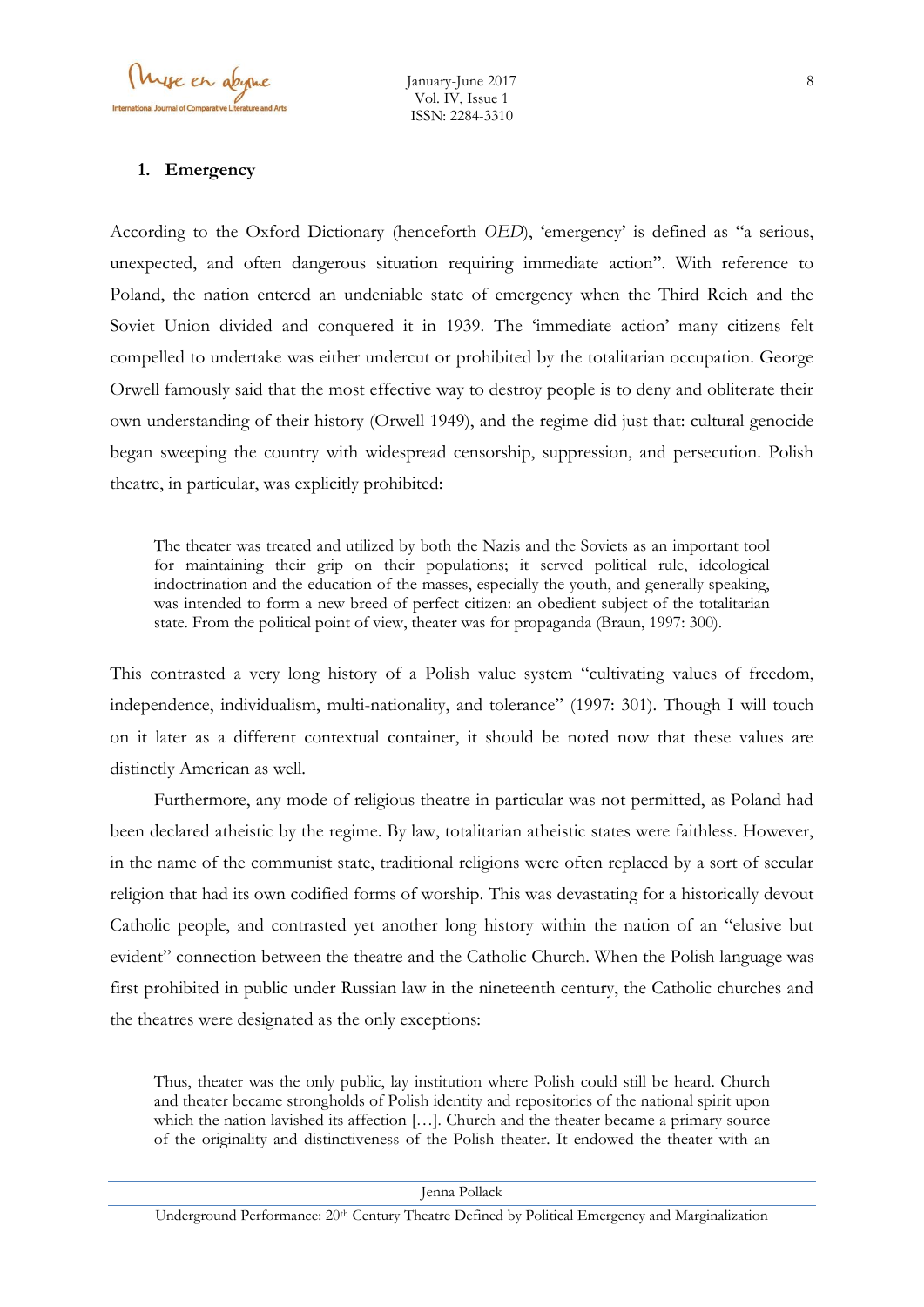uncommon dignity and placed on it special responsibilities over and above purely artistic ones, giving it authority to intervene in matters of conscience, morality, spirituality, and national policy (1997: 301).

When both of these institutions and their intersections were banned, a disempowered theatre community fought back. They declared a clandestine boycott of German-controlled propaganda; entertainment they did not recognize nor identify with had replaced their way of life. They developed a large, illegal network of underground theatre in response, encompassing both performances and theatre scholarship. It was in these circumstances that the Rhapsodic Theatre arose.

This leads us to consider the etymology of 'emergency': "[It] comes from Mid-17th century: from medieval Latin *emergentia*, from Latin *emergere* 'arise, bring to light'" (*OED*). 'Light' has a distinctly spiritual connotation, especially in this context, and can therefore be very easily applied to the nature of the Polish opposition. Their faith, in effect, was the 'immediate action' that needed to be taken in the face of 'emergency'.

Fittingly, the Rhapsodic Theatre was established in a private apartment in Krakow in 1941 by director and actor Mieczysław Kotlarczyk. Joined by a small group of followers, including playwright and later Pope John Paul II, Karol Wojtyła, the group "was committed to a theatrical style that emphasized the text, spoken aloud with dignity and clarity, and contained a minimum of stage movements or spectacle" (Matson 2013: online). The focus for the actors was not to embody characters, but instead to speak *about* them in the third person – in this way, they held a sense of higher power over the drama. This approach amplified the religious subject matter and themes in their plays, very often not written for the stage. Any elements other than the spoken word were included only to complement it, and thus were of significant spiritual magnitude – music, dance and design were very stylized and no naturalistic, further contrasting the power of the rhapsody against humanlike proportions.

Wojtyła famously differentiated the function of the word in theatre from daily life in 1958 in an essay devoted entirely to the Rhapsodic Theatre:

Does not the word constitute an essential, primary element of any theater? Undoubtedly it does. Nonetheless the position of the word in a theater is not always the same. As in life, the word can appear as an integral part of action, movement, and gesture, inseparable from all human practical activity; or it can appear as 'song' – separate, independent, intended only to contain and express thought, to embrace and transmit a vision of the mind. In the latter aspect, or position, the word becomes 'rhapsodic,' and a theater based on such a concept of

| Jenna Pollack                                                                                                |  |
|--------------------------------------------------------------------------------------------------------------|--|
| Underground Performance: 20 <sup>th</sup> Century Theatre Defined by Political Emergency and Marginalization |  |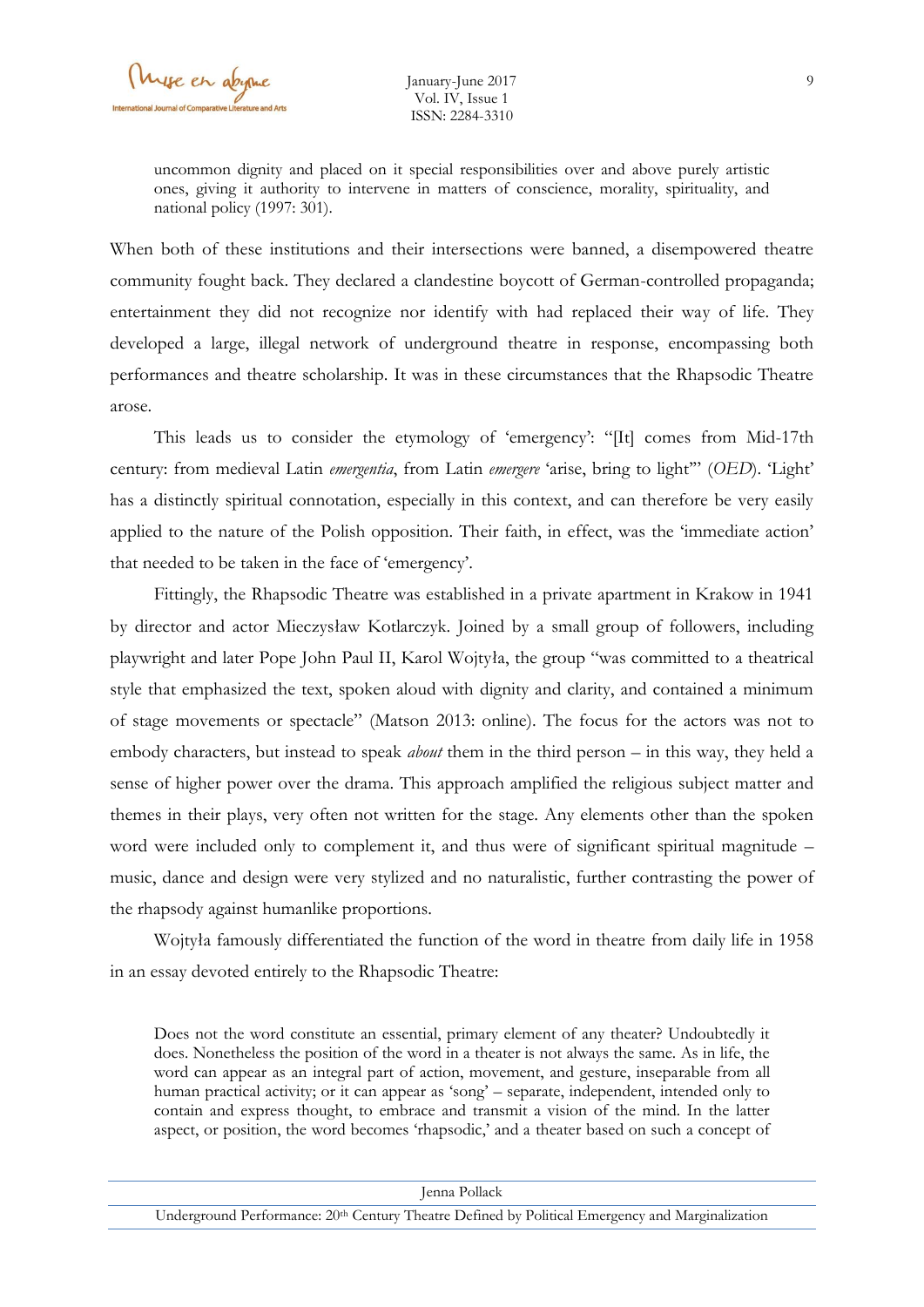the word becomes a rhapsodic theater. And so without entering into deliberations on the primacy of word of movement in the arts of the theater, we can safely assume that according to the rhapsodic principle, the word is a pre-element of the theater (Wojtyła 1987: 371).

The religious connotations of the word rhapsody hold important significance here. In the same essay Wojtyła goes on to declare that "rhapsodic performances have an ideological rather than a narrative character" (1987: 371) and that "the supremacy of word over gesture indirectly restores the supremacy of thought over movement and impulse in man" (1987: 372). This intellectual approach looks at theatre in an almost sermon-like dimension. Its reflective and streamlined tone – in contrast to typical drama driven by narrative – elicits a sort of subconscious reconstruction in its audience: "In all this too is the catharsis, the psychological purification, that the theater can bring about" (1987: 372). In essence, the Rhapsodic Theatre identified itself as an explicit 'light' for the Polish people. Wojtyla stated:

The impact of the performance is caused not by events, transferred in a literary manner from life to the stage, but by the problem itself . . . [it] acts, rouses interest, disturbs, evokes the audience's participation, demands understanding and a solution […] Theater discovers, theater unmasks, and he derives from it his concepts and even his strength" (1987: 373).

He was convinced that this fusion of the stage and the church was important not only to entertain the nation in hard times or to reconnect it to its past, but to provide spiritual guidance moving forward.

The theater company managed to put on six small productions in private apartments, basement buildings, and other bare spaces before it was put on hold temporarily in March 1943. After the war it received its own modest theatre, and while it had moderate success it was ultimately disbanded after a 25 tumultuous years. After a decade-long softening, the totalitarian regime's hostility towards the church and all manifestations of religious theatre grew fierce once again. But the final nail in the coffin was a request from Kotlarczyk to then-Archbishop Wojtyła to publicly celebrate the theatre's anniversary. It infuriated the authorities, and both the performance scheduled for mass and the organization were shut down permanently in 1967.

An important distinction here between Kotlarczyk and, say, fellow Polish director Jerzy Grotowski's 'poor theatre' of the 1960s and 1970s is that Grotowski's lacked the urgent and deeply embedded sense of 'emergency'. It is not enough to compare the two movements using a broad brush of minimalism or spirituality; one must recognize the important political

| Jenna Pollack                                                                                                |  |
|--------------------------------------------------------------------------------------------------------------|--|
| Underground Performance: 20 <sup>th</sup> Century Theatre Defined by Political Emergency and Marginalization |  |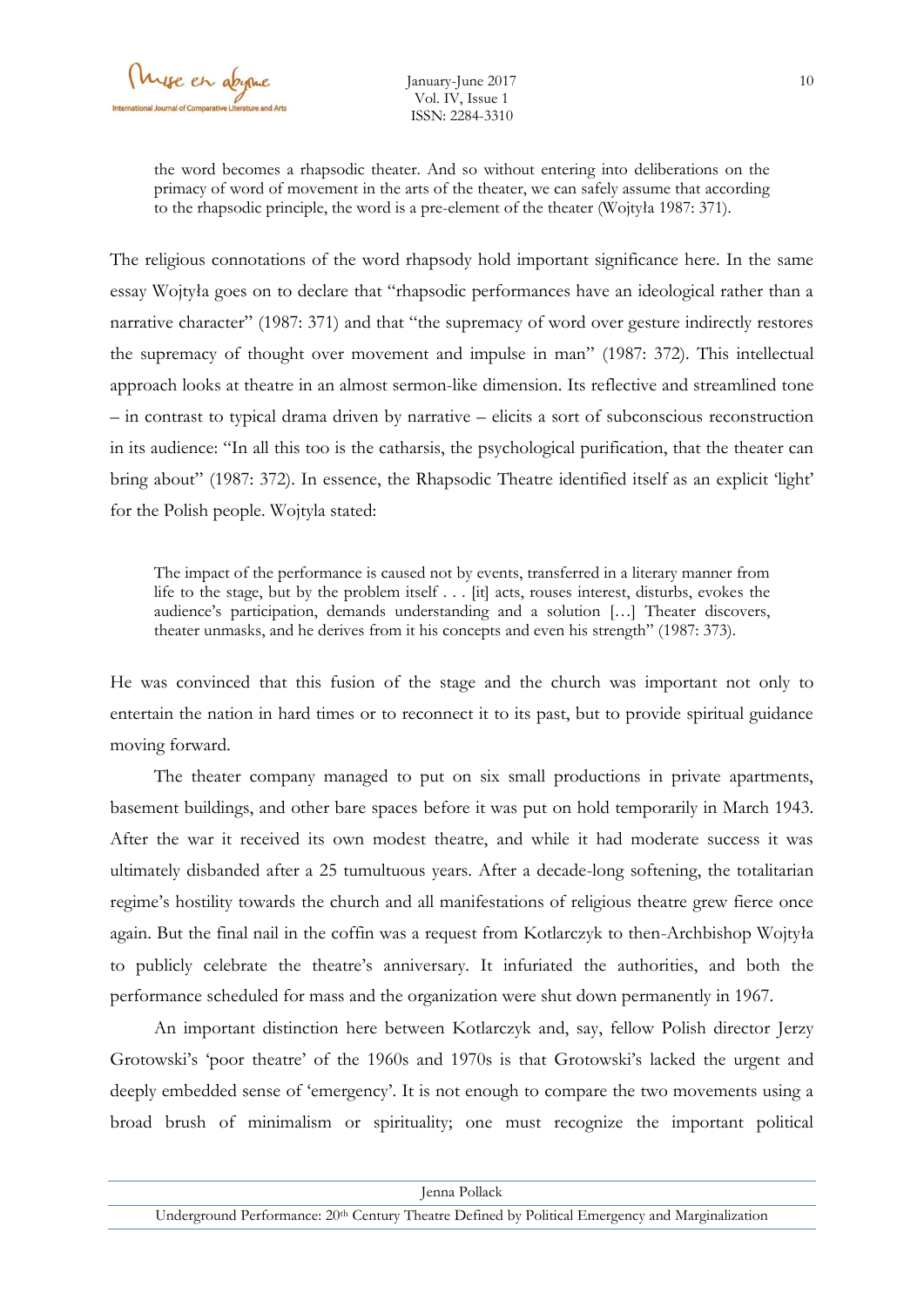implications, the clandestine underpinnings, of every meeting, rehearsal and performance that the Rhapsodic Theatre conducted. It is with this sense of scarcity and urgency that we cross the Atlantic Ocean.

### **2. Underground**

The idea of an underground movement has long been identified with the counterculture. But 'underground' as a word has two distinct definitions that are important for our analysis. The first one is "relating to or denoting the secret activities of people working to subvert an established order" (*OED*). This can easily be applied to the Rhapsodic Theatre with a severity of 'established order' in the occupation, and the clandestine nature of the 'secret activities'.

The second definition, "relating to or denoting a group or movement seeking to explore alternative forms of lifestyle or artistic expression; radical and experimental" (*OED*), is a more contemporary usage, and indicative of a context far less grave. Recalling the aforementioned long history of a Polish value system: "cultivating [...] freedom, independence, individualism, multinationality, and tolerance", we can also see this as a very American mentality in which 'underground' holds a very different weight. While progressive Western movements do not have as dangerous of underpinnings as totalitarian rule, there are common threads of scarcity, marginalization, and anti-establishment progressivism.

In the 1960s, counterculture in America was becoming increasingly mainstream. In New York City in particular, economic decay and social upheaval were especially prevalent. The city was a national hub for protest movements of anti-war sentiment, civil rights, as well as the rise of feminist and gay movements. Immigration was steadily increasing, and the city's white population began a mass migration to the northern and New Jersey suburbs. Post-war prosperity was waning with huge factories, and in effect their respective industries, shutting down.

Compounding on this national stress, the beginning of 1960s was a difficult time for the arts in New York City, as the National Endowment for the Arts would not be established until 1965. Their official internal history notes that the American dance field was artistically rich but lacked the resources to expand basic activities, such as increasing the number of performances, the number of dancers on contract, and their weeks of rehearsal and performance time (Bauerlein, Grantham 2009). This noted scarcity of resources for the dance community, in particular, in the mid-twentieth century draws a parallel with the Rhapsodic Theatre – both fields

| Jenna Pollack                                                                                                |  |
|--------------------------------------------------------------------------------------------------------------|--|
| Underground Performance: 20 <sup>th</sup> Century Theatre Defined by Political Emergency and Marginalization |  |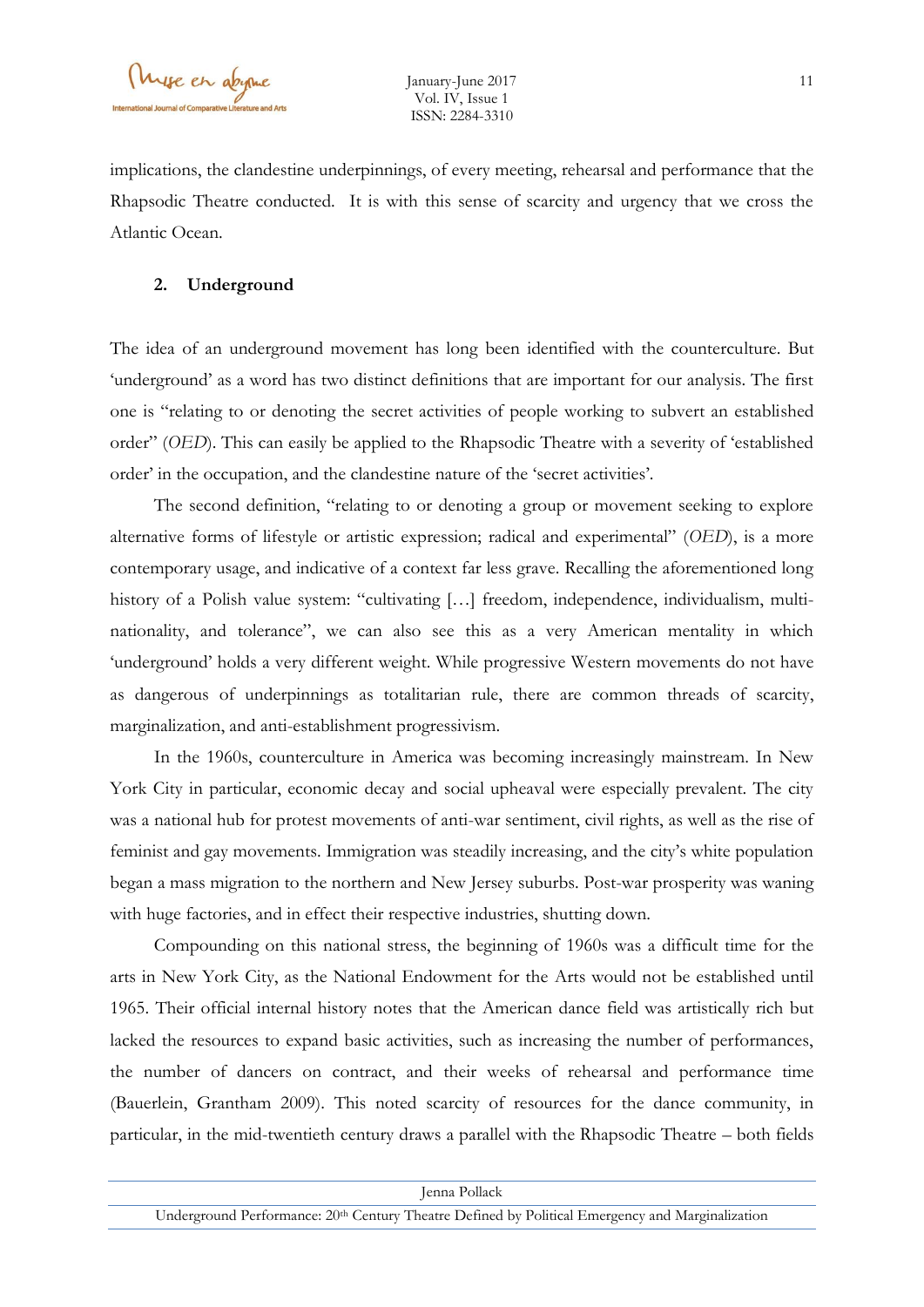lacked major support from the government and were, in effect, undervalued. This relegation to the periphery of society makes both 'alternative lifestyles', thus deeming them 'underground' with respect to our established definition.

During this time the Judson Memorial Church, built in 1890 with a Baptist denomination, was going through its own period of revitalization amidst a decline in membership. It aimed to "redefine what a church could and should be […] [as] a faith-based institution that responds to the societal issues of its time and place by working and advocating for progressive change – with special attention to the needs of people that many mainstream churches tend to overlook or find undeserving" (http://wwww.judson.org/history). It began sponsoring an interracial, international residence for university students, opened the first drug-treatment clinic in the neighborhood, and operated abortion counseling and family planning services – hotly contested issues of the time. Churches have assumed many altruistic roles in modern history, but Judson took it to an impressively progressive scale. They were helping alleviate the 'emergencies' of its constituents and its neighborhood. The establishment of a resident Judson Dance Theater in 1962 was thus very much line with this institutional ethos. As a platform it gave local up-and-coming artists unprecedented institutional resources, including free rehearsal and performance space. Through 1964 the collective presented works and research of then-unknown visionaries such as Yvonne Rainer, Lucinda Childs, Steve Paxton, Trisha Brown, and Meredith Monk.

The choreographers of the Judson Dance Theater, and their collaborators, were radical in their destruction of convention, form, and theory within the field. They were methodical in their processes of performance, weekly workshops, and classes open to the public – to dancers and non-dancers alike. Aesthetics, space, and even the requisites for a 'dance piece' were all challenged, and ontology and phenomenology were incorporated into the creative processes:

It was a vital gathering place for artists in various fields who exchanged ideas and methods, seeking explicitly to explore, propose, and refute definitions of dance as an art form. The issues that concerned the group ranged from training and technique to choreographic process, music, performance style, and materials. There was no single prevailing aesthetic in the group; rather, an effort was made to preserve an ambiance of diversity and freedom. This attitude gave rise to certain themes and styles: an attention to choreographic process and the use of methods that metaphorically stood for democracy; the use of language as an integral part of the dance; the use of "natural", or ordinary, movements; dances about dance (Banes 1981a: 167-168).

12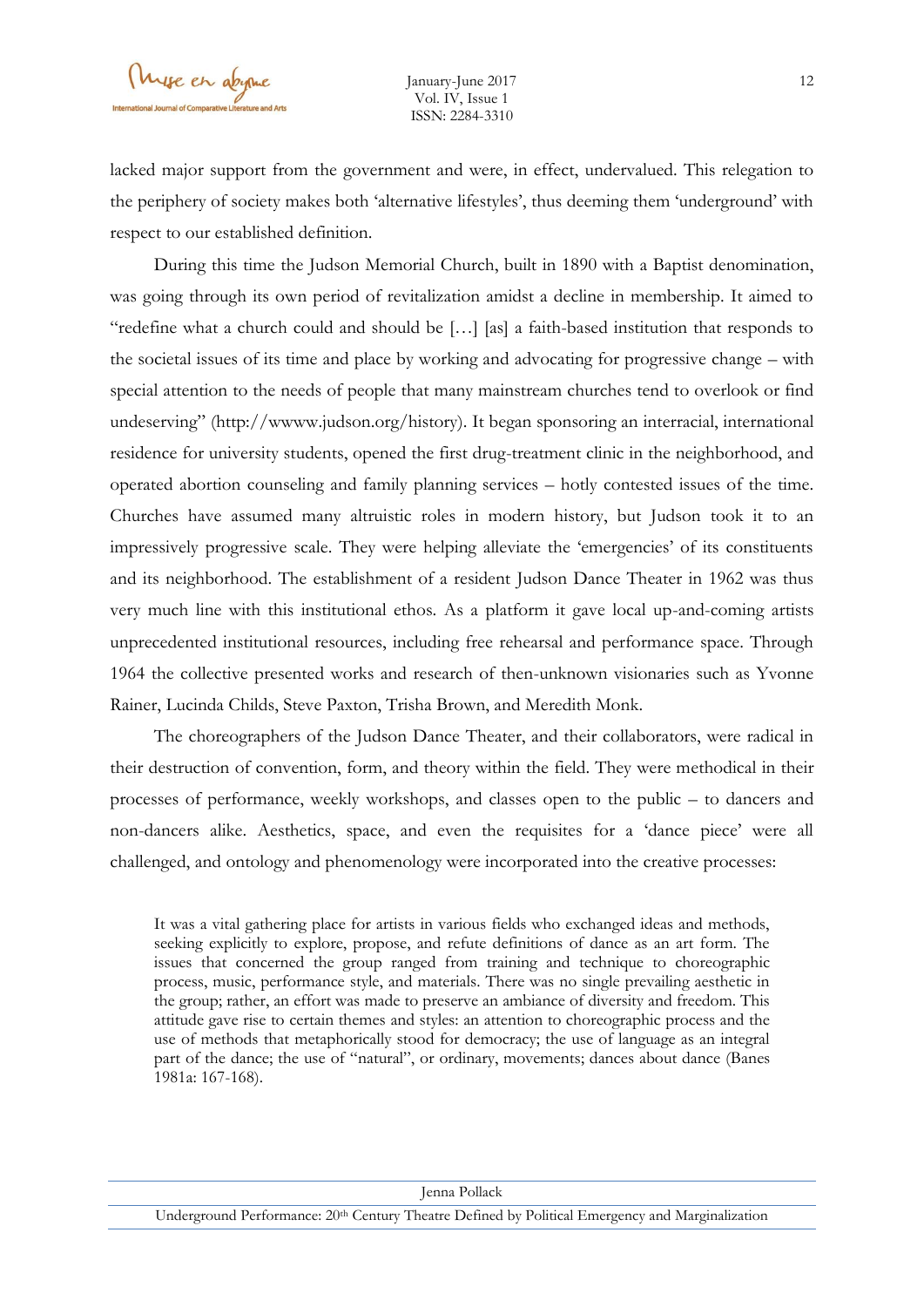The Judson artists were highly political and functioned at the grassroots level with the Judson Church as their platform. They are a classic case study of an underground American movement. They pushed the boundaries of artistic conventions with the barest of resources, as their Judson residency filled only a few of countless holes in the field's basic operational framework. They were marginalized with no affirmation or fiscal support from society at large, and then succeeded with flying colors in changing the broader landscape of performance. As a result, the Judson artists have a permanent place in dance history, both nationally and internationally. And though the collective lasted only two years, it provided a crucial infrastructure for other institutions to sprout in the city (Movement Research, Dance Theater Workshop, among others). Additionally, the work it produced has come to define an entire generation of dance and visual art pioneers:

The influence of Judson continues to this day, for the Judson choreographers were not merely colorful eccentrics, but esthetic adventurers who made sometimes gleeful, sometimes messy, but always fundamentally serious investigations into the nature and structure of dance movement. Yvonne Rainer has said, "There was new ground to be broken and we were standing on it." Indeed, the Judson choreographers must have seemed to be shaking the very foundations of dance, for they tended to reject both the psychologically motivated dance-dramas associated with modern dance at the time and the musically based abstractions of neo-classic ballet (Anderson 1982).

Without these pivotal voices, it is hard to know where the dance world might be today. They not only contributed an incomparable body of work, but many of compositional devices and methods are still used and are being expounded upon. Steve Paxton's *contact improvisation* has spread worldwide and is incorporated into many prestigious conservatory curricula. Yvonne Rainer's *No Manifesto* sparked a whole swath of movement generation and scoring techniques. Trisha Brown's institutional and visual artist partners set the stage, and the collaborative tone, for many high-profile acts to follow.

Even though the Judson artists functioned on a different scale of emergency than the Rhapsodic Theatre actors, operating on scarcity and as an underground movement still had important implications. They provided the major undercurrents for much of contemporary performance art in the West, even though they were seen as a fringe movement in their time. Only in the history books, for example, are many great geniuses recognized for their contributions to society – working against the system, even if only philosophically, is an uphill battle not often rewarded in the moment. However, being marginalized from the mainstream has its advantages. Especially for progressive artists, having the freedom to push the boundaries of

| Jenna Pollack                                                                                    |
|--------------------------------------------------------------------------------------------------|
| Underground Performance: 20th Century Theatre Defined by Political Emergency and Marginalization |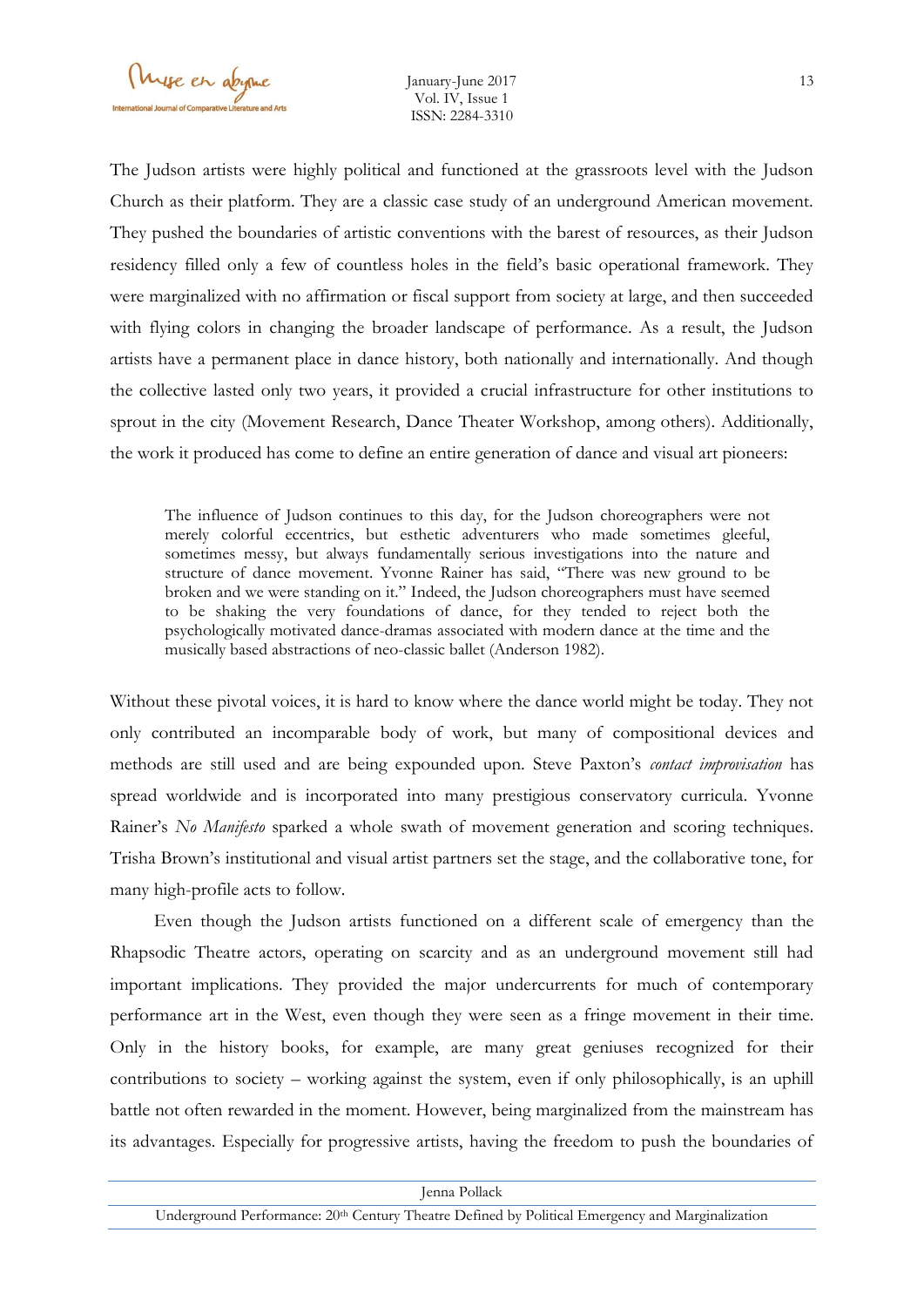our chosen mediums is a dream, and that is rarely possible in an institutional setting. Even the constraint of being devoid of resources, often times, can be a hidden blessing: a streamlined set of tools and money is sometimes the most conducive way to getting to the seed of an idea, devoid of gimmicks and workarounds. The Judson Dance Theater is an exemplary manifestation of this potential.

This was definitely the case for the Rhapsodic Theatre as well, as they were able to make profound contributions on a tiny, illegal platform. The circumstances in that moment in time were horrid, and it is difficult to imagine functioning, and producing, in a similar context. However, their accomplishments are an important piece of theatre history and have paved the way for many underground movements, Judson included, to take shape. In consideration of my own work, I look to both of these collectives for inspiration and guidance. An established performer and artmaker of ten years, an immigrant, in tens of thousands of dollars in debt, and with a President teetering on fascism, I function in my own state of emergency (though, of course, with crucial differences). But these examples guide me forward, pursuing progress in the face of hardship and marginalization. My case is only a metaphor for an entire generation of millennial artmakers, and we are all looking for our own 'light' and 'alternative lifestyles' to forward our crafts and national identities.

## **Bibliography**

ANDERSON, Jack (1982), "How the Judson Theater changed American dance", *The New York Times*, 31 January, online: http://www.nytimes.com/1982/01/31/arts/how-the-judson-theaterchanged-american-dance.html?pagewanted=all [Accessed 20 Feb. 2017].

BANES, Sally (1981a), "The birth of the Judson dance theatre: *A concert of dance* at Judson church, July 6, 1962", *Dance Chronicle*, vol. 5, n. 2, pp.167-212.

BANES, Sally (1981b), "Democracy's Body: Judson Dance Theater and its Legacy", *Performing Arts Journal*, vol. 5, n. 2, pp. 98-107.

BANES, Sally (1993), *Democracy's Body: Judson Dance Theater, 1962-1964*, Durham, Duke University Press.

BAUERLEIN, Mark, GRANTHAM, Ellen (2009), *National Endowment for the Arts: A History from 1965- 2008*, Washington D.C., National Endowment for the Arts.

Jenna Pollack